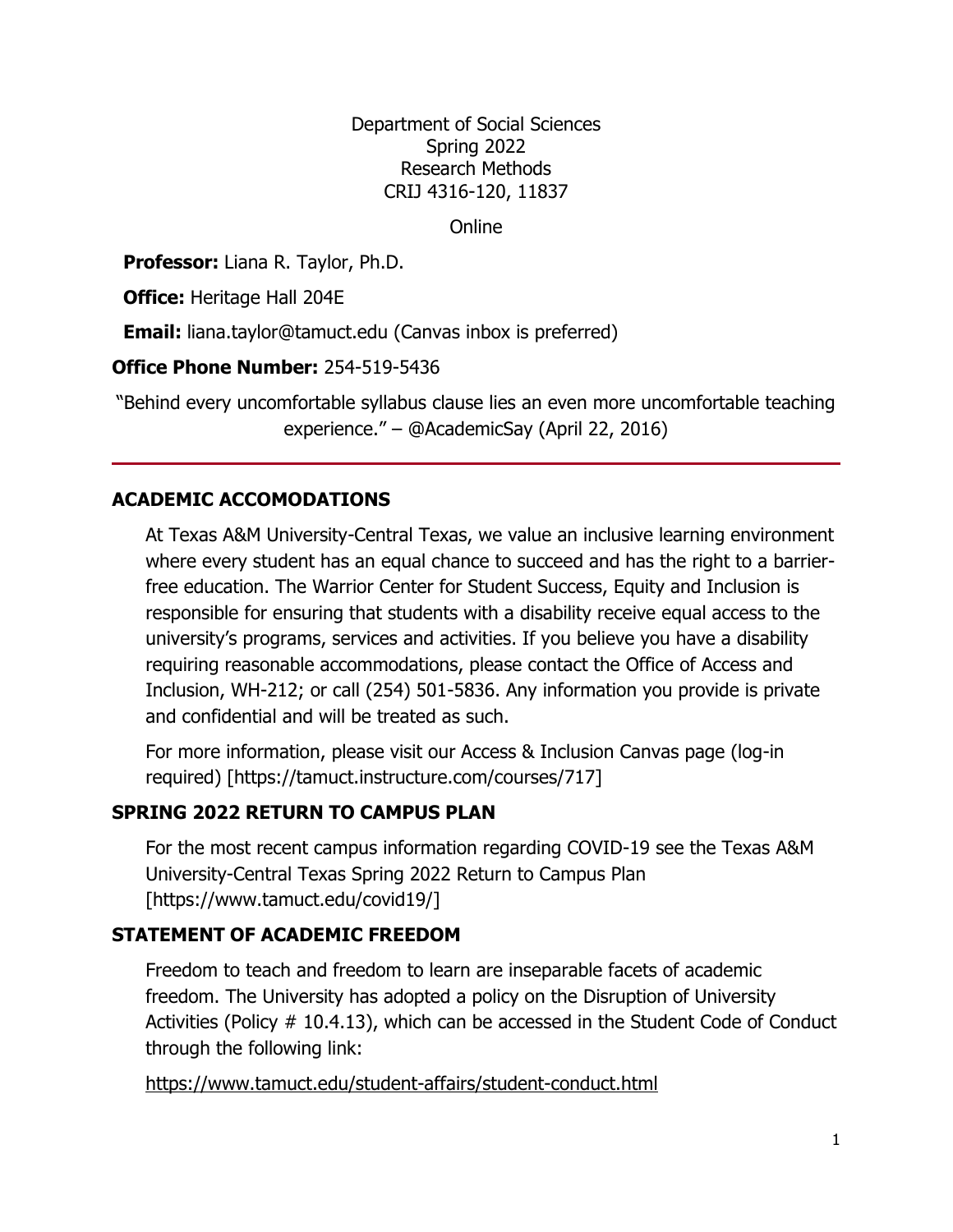#### **\*\*\* Disclaimer: Syllabus may be revised later if needed \*\*\***

## **COURSE DESCRIPTION AND OBJECTIVES**

This course is an introduction to the remarkable world of methods of criminological and criminal justice research, with an emphasis on understanding research ethics, research design, and methods of data collection.

#### Course Objectives

- 1) Students will become acquainted with the wonders of research in Criminal Justice.
- 2) Students will learn the ethical considerations in conducting research.
- 3) Students will learn how to read research articles.
- 4) Students will learn how to conduct a literature search and write a literature review.
- 5) Students will learn how to design a research study, including:
	- a) Develop a research question and hypotheses
	- b) Operationalize and conceptualize variables
	- c) Select a sample and design a sampling plan
	- d) Design a method for data collection
	- e) Determine the implications of their proposed research study
- 6) Students will learn how to improve their writing skills.

This is a Writing Instructive (WI) course so writing will be an integral part of my instruction and our interactions. Writing will also be a fundamental way that I measure student mastery of course content. WI means that you will have several opportunities to work on improving your writing skills.

In this course, students will have homework assignments with short answer questions, in which they will apply course content and a literature review. Students have the option to revise and resubmit these assignments. Additionally, students will complete an annotated bibliography which requires at least one revision.

# **REQUIRED TEXT**

Withrow, B. L. (2016). *Research Methods in Crime and Justice* (2<sup>nd</sup> ed.). New York: Routledge. ISBN: 978-0-415-88443-3

Additional readings will be provided on Canvas under Modules.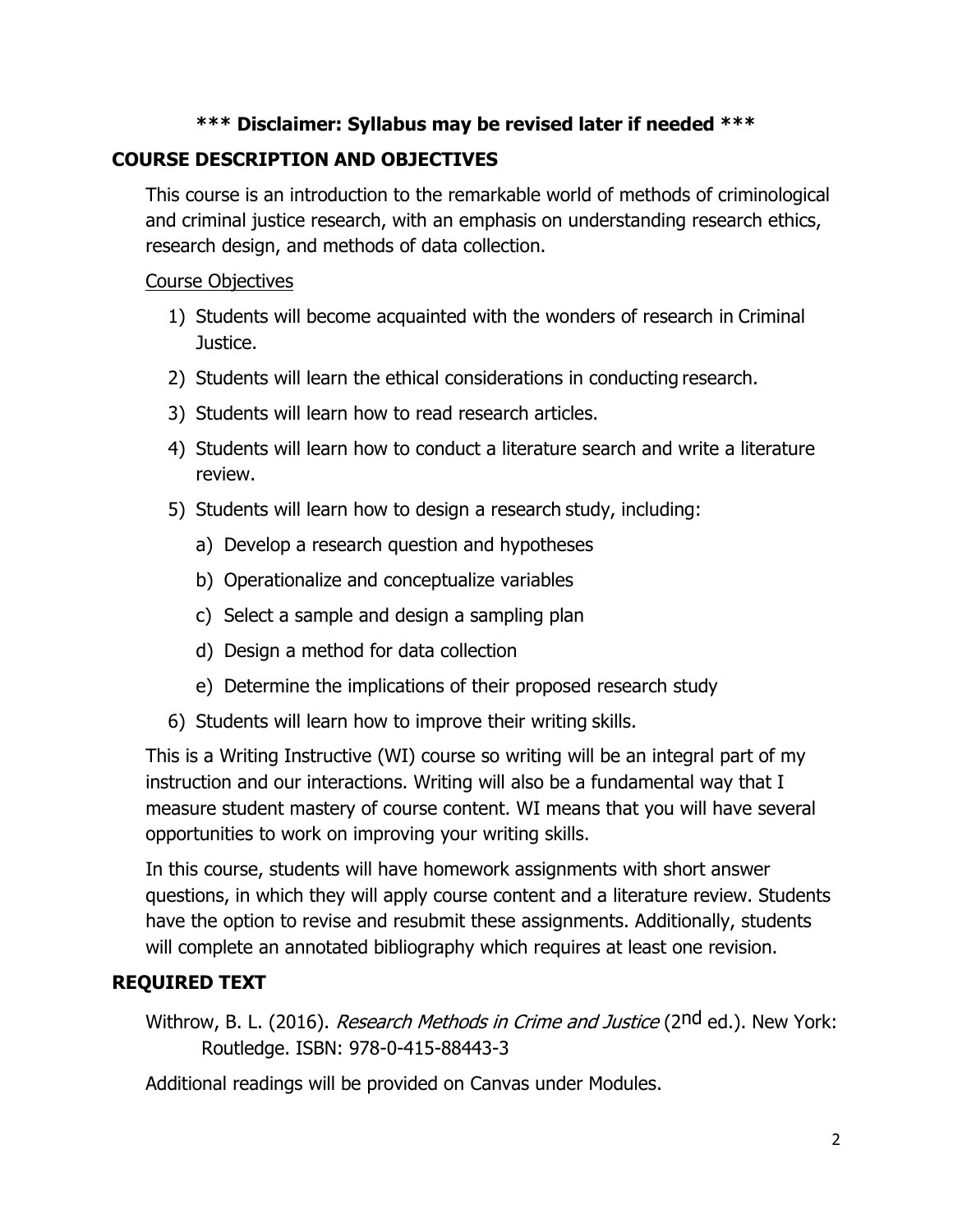#### **RECOMMENDED READING**

American Psychological Association. (2020). Publication Manual of the American Psychological Association (7th ed.). Washington, D.C.: American Psychological Association.

Osmond A. (2016) Academic Writing and Grammar for Students (2nd ed.).

Thousand Oaks, CA: Sage Publications. ISBN: 978-1473919365.

Ridley, D. (2012). The Literature Review: A Step-by-Step Guide for Students

(2nd ed.). Thousand Oaks, CA: Sage Publications. ISBN: 978-1446201435.

Shon, P. C. H. (2016). How to Read Journal Articles in the Social Sciences: A Very Practical Guide for Students (2nd ed.). Thousand Oaks, CA: Sage Publications. ISBN: 978-1473918795.

## **COURSE POLICIES**

### Respect

This course will be fully online and you are encouraged to participate. All students learn in a variety of ways and at varying paces. I expect everyone to treat one another with respect and help cultivate an environment in which everyone feels free to ask and answer questions respectfully.

### Netiquette

All students must abide by the following core rules of netiquette (excerpted from Shea, 1994<sup>1</sup>) for the duration of the course on discussion boards and email.

Rule 1: Remember the human - Do unto others as you'd have others do unto you. Imagine how you'd feel if you were in the other person's shoes. Stand up for yourself, but try not to hurt people's feelings.

Rule 2: Adhere to the same standards of behavior online - Standards of behavior may be different in some areas of cyberspace, but they are not lower than in real life.

Rule 3: Know where you are in cyberspace - When you enter a domain of cyberspace that's new to you, take a look around. Spend a while listening to the chat or reading the archives. Get a sense of how the people who are already there act. Then go ahead and participate.

Rule 4: Respect other people's time and bandwidth - …don't expect instant responses to all your questions, and don't assume that all readers will agree

<sup>&</sup>lt;sup>1</sup> Shea, V. (1994). Core Rules of Netiquette. In *Netiquette*, (pp. 32-46). Vancouver: Albion Books.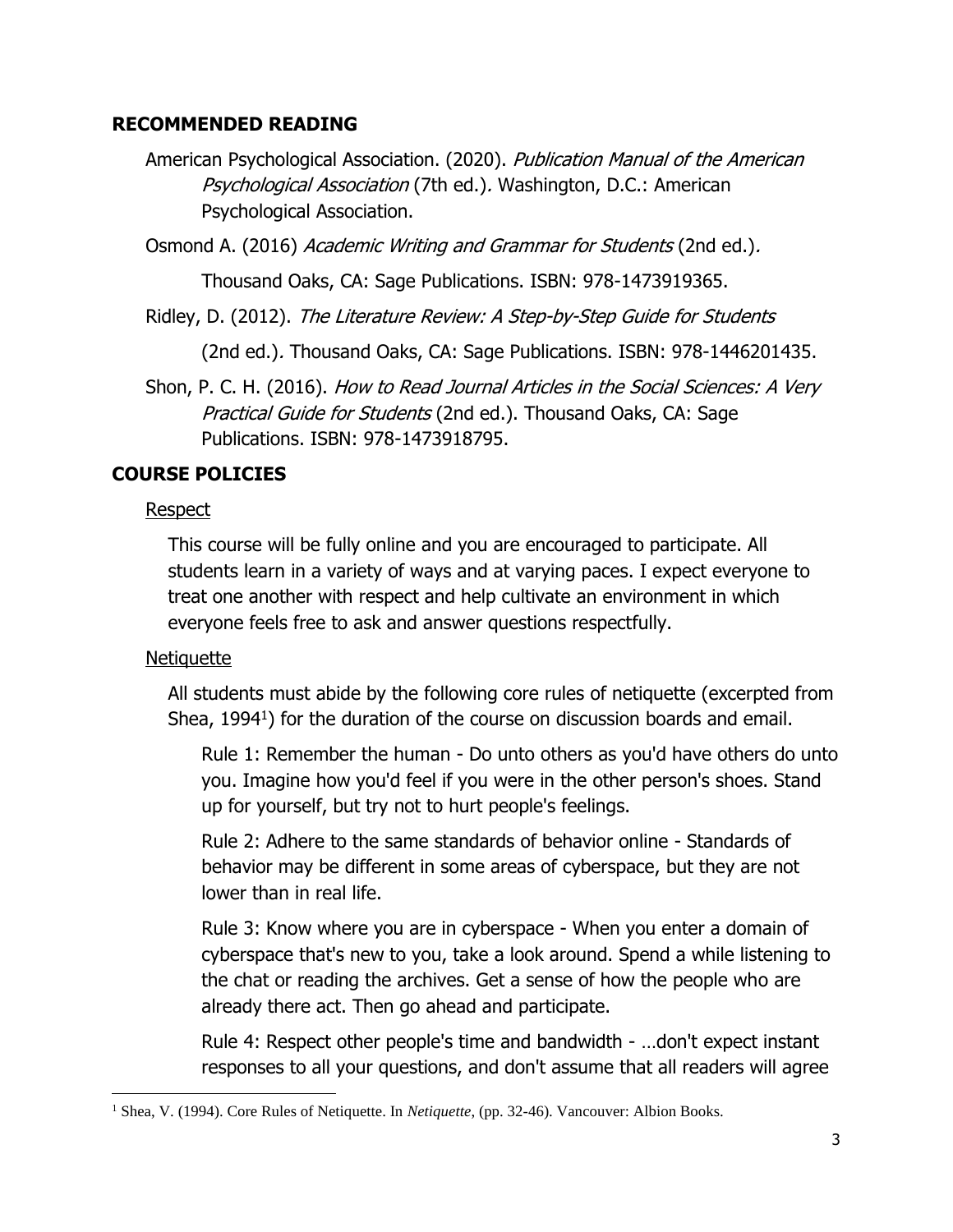with -- or care about -- your passionate arguments.

Rule 5: Make yourself look good online - As in the world at large, most people who communicate online just want to be liked. Networks - particularly discussion groups -- let you reach out to people you'd otherwise never meet. And none of them can see you. You won't be judged by the color of your skin, eyes, or hair, your weight, your age, or your clothing.

Rule 6: Share expert knowledge - Don't be afraid to share what you know.

Rule 7: Help keep flame wars under control - …Netiquette does forbid the perpetuation of flame wars -- series of angry letters, most of them from two or three people directed toward each other, that can dominate the tone and destroy the camaraderie of a discussion group. It's unfair to the other members of the group.

Rule 8: Respect other people's privacy

Rule 9: Don't abuse your power - Some people in cyberspace have more power than others…Knowing more than others, or having more power than they do, does not give you the right to take advantage of them.

Rule 10: Be forgiving of other people's mistakes - … when someone makes a mistake -- whether it's a spelling error or a spelling flame, a stupid question or an unnecessarily long answer -- be kind about it. If it's a minor error, you may not need to say anything. Even if you feel strongly about it, think twice before reacting. Having good manners yourself doesn't give you license to correct everyone else. If you do decide to inform someone of a mistake, point it out politely, and preferably by private email rather than in public. Give people the benefit of the doubt; assume they just don't know any better. And never be arrogant or self-righteous about it. Just as it's a law of nature that spelling flames always contain spelling errors, notes pointing out Netiquette violations are often examples of poor Netiquette.

#### Academic Integrity

Texas A&M University-Central Texas values the integrity of the academic enterprise and strives for the highest standards of academic conduct. A&M-Central Texas expects its students, faculty, and staff to support the adherence to high standards of personal and scholarly conduct to preserve the honor and integrity of the creative community. Any deviation by students from this expectation may result in a failing grade for the assignment and potentially a failing grade for the course. All academic misconduct concerns will be referred to the Office of Student Conduct. When in doubt on collaboration, citation, or any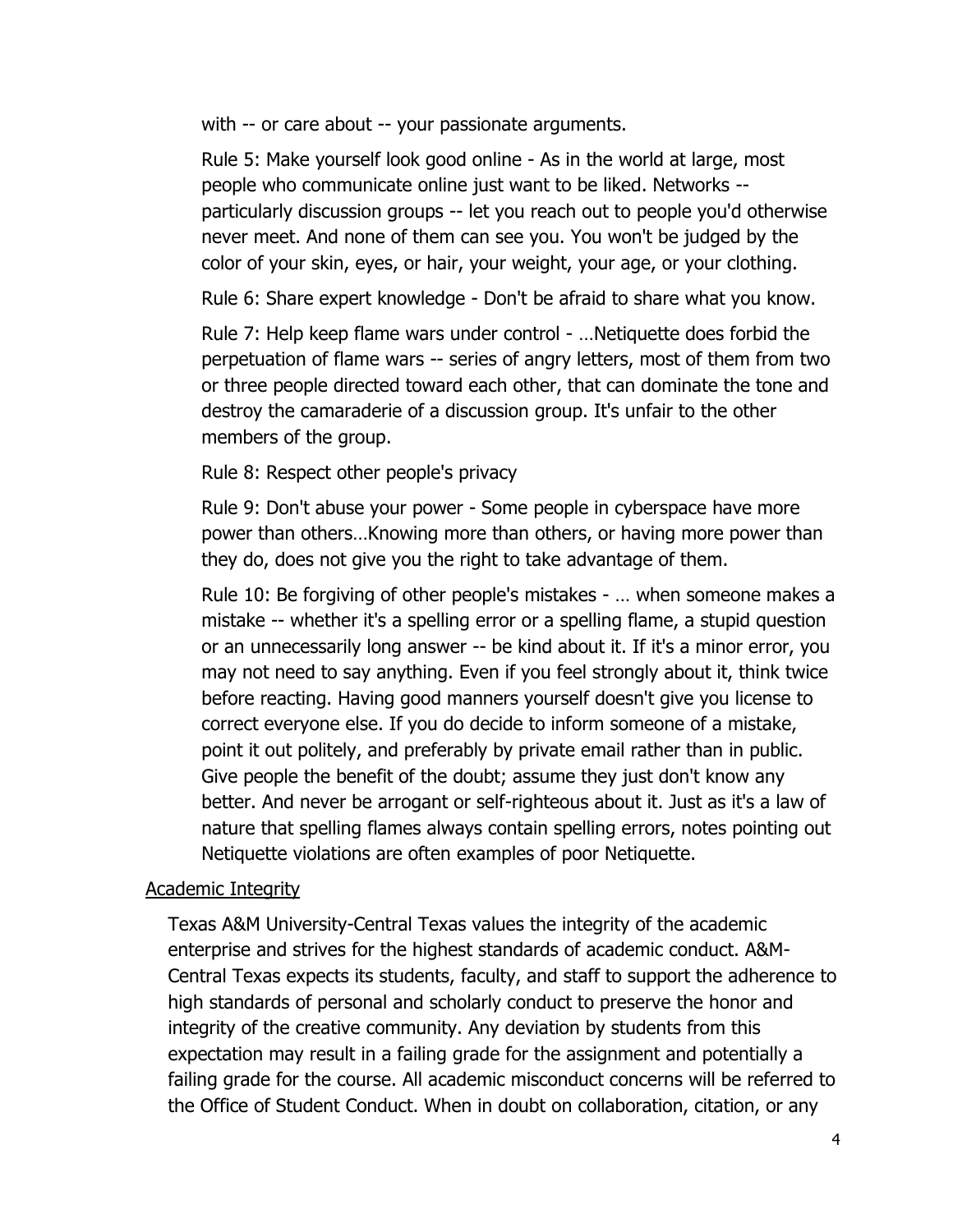issue, please contact your instructor before taking a course of action.

For more information regarding the Student Conduct process, [https://www.tamuct.edu/student-affairs/student-conduct.html].

If you know of potential honor violations by other students, you may submit a report,

[https://cm.maxient.com/reportingform.php?TAMUCentralTexas&layout\_id=0].

**Violations in academic integrity will result in score of zero on the assignment for which it is suspected. Any suspected violations of academic integrity will also be reported to TAMUCT's Office of Student Conduct:** https://www.tamuct.edu/student-affairs/student-conduct.html

**Note**: If you submit papers or sections from a paper from another class or previous semester, that counts as a violation of academic integrity.

# **TECHNOLOGY REQUIREMENT AND SUPPORT**

This course will use the A&M-Central Texas Instructure Canvas learning management system. We strongly recommend the latest versions of Chrome or Firefox browsers. Canvas no longer supports any version of Internet Explorer.

Logon to A&M-Central Texas Canvas [https://tamuct.instructure.com/] or access Canvas through the TAMUCT Online link in myCT [https://tamuct.onecampus.com/]. You will log in through our Microsoft portal.

Username: Your MyCT email address

Password: Your MyCT password

Canvas Support

Use the Canvas Help link, located at the bottom of the left-hand menu, for issues with Canvas. You can select "Chat with Canvas Support," submit a support request through "Report a Problem," or call the Canvas support line: 1-844-757- 0953.

For issues related to course content and requirements, contact your instructor.

### Online Proctored Testing

A&M-Central Texas uses Proctorio for online identity verification and proctored testing. This service is provided at no direct cost to students. If the course requires identity verification or proctored testing, the technology requirements are: Any computer meeting the minimum computing requirements, plus web camera, speaker, and microphone (or headset). Proctorio also requires the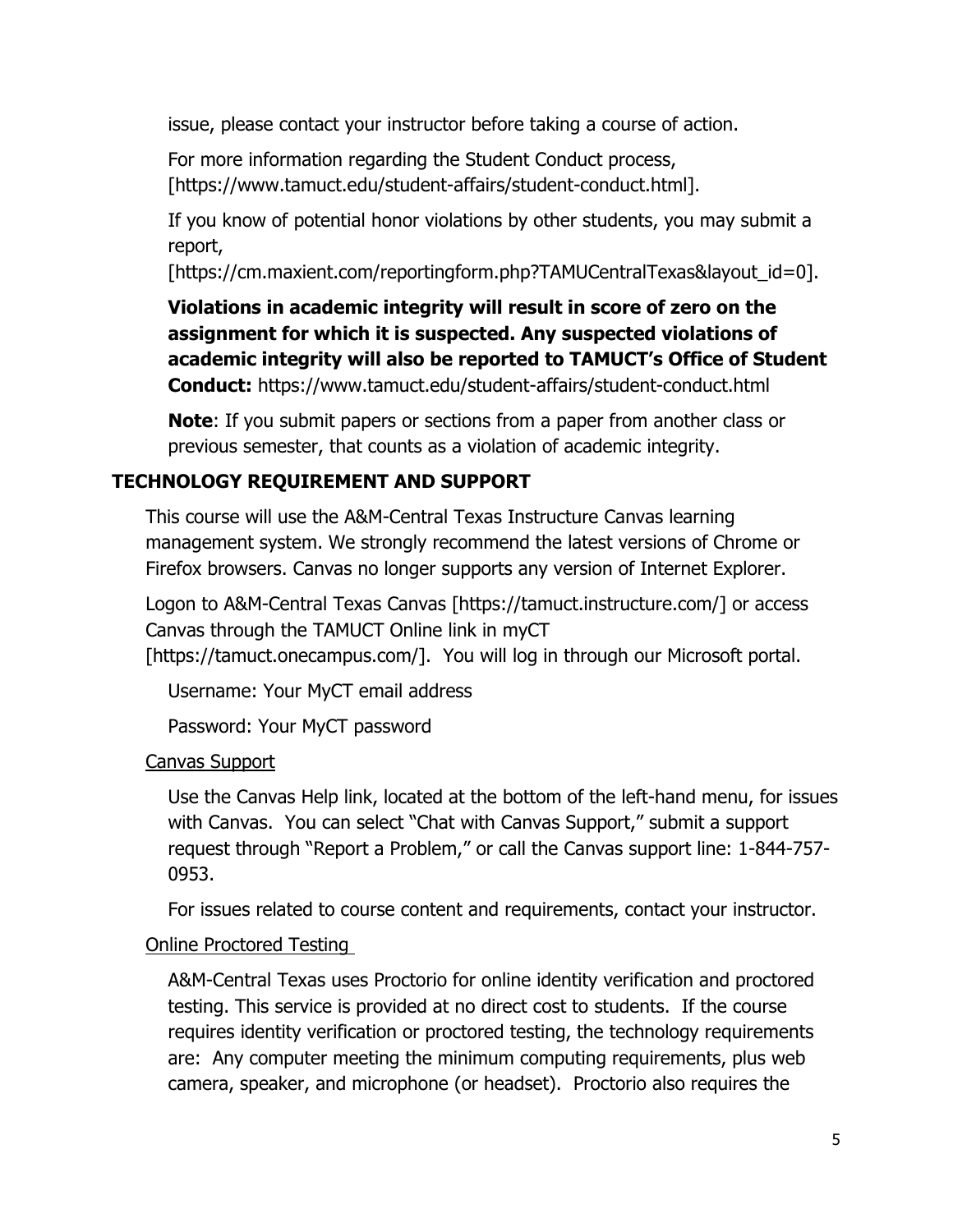Chrome web browser with their custom plug in.

#### Other Technology Support

For log-in problems, students should contact Help Desk Central, 24 hours a day, 7 days a week

Email: helpdesk@tamu.edu

Phone: (254) 519-5466

Web Chat: [http://hdc.tamu.edu]

Please let the support technician know you are an A&M-Central Texas student

## **COURSE COMMUNICATION**

Course announcements will be posted to the Announcements page on Canvas.

I will send correspondence to your Canvas Inbox. Make sure you have access to and regularly check it. I recommend you adjust your Canvas Settings so you receive a notification when I post an announcement, you receive a course message, etc.

Do not send Canvas messages/emails about things stated in the syllabus/guidelines or where things are located on Canvas *unless* you are requesting clarification or additional information.

# **STUDENT-PROFESSOR INTERACTION**

Students may speak with me via Canvas Inbox or by appointment. I will answer (most) messages within 24 hours, Monday through Friday. Students who would like to speak to me via WebEx must make an appointment. For appointments the student and I must confirm the date and time via Canvas Inbox. There is a link for WebEx available on Canvas.

# **PARTICIPATION POLICIES**

Participation will not count towards your grade. However, it is in your best interest to regularly check Canvas and complete all the assignments. If you do not your grade is likely to suffer. Participation will aid in understanding in the material, which can ultimately improve your grade. If you have a question, I strongly suggest you email me or make an appointment to speak with me.

# **ASSIGNMENTS**

## Grading Policies

The assignments in this course have flexible deadlines (see the course schedule). As such, there are no late penalties. You are not required to meet these flexible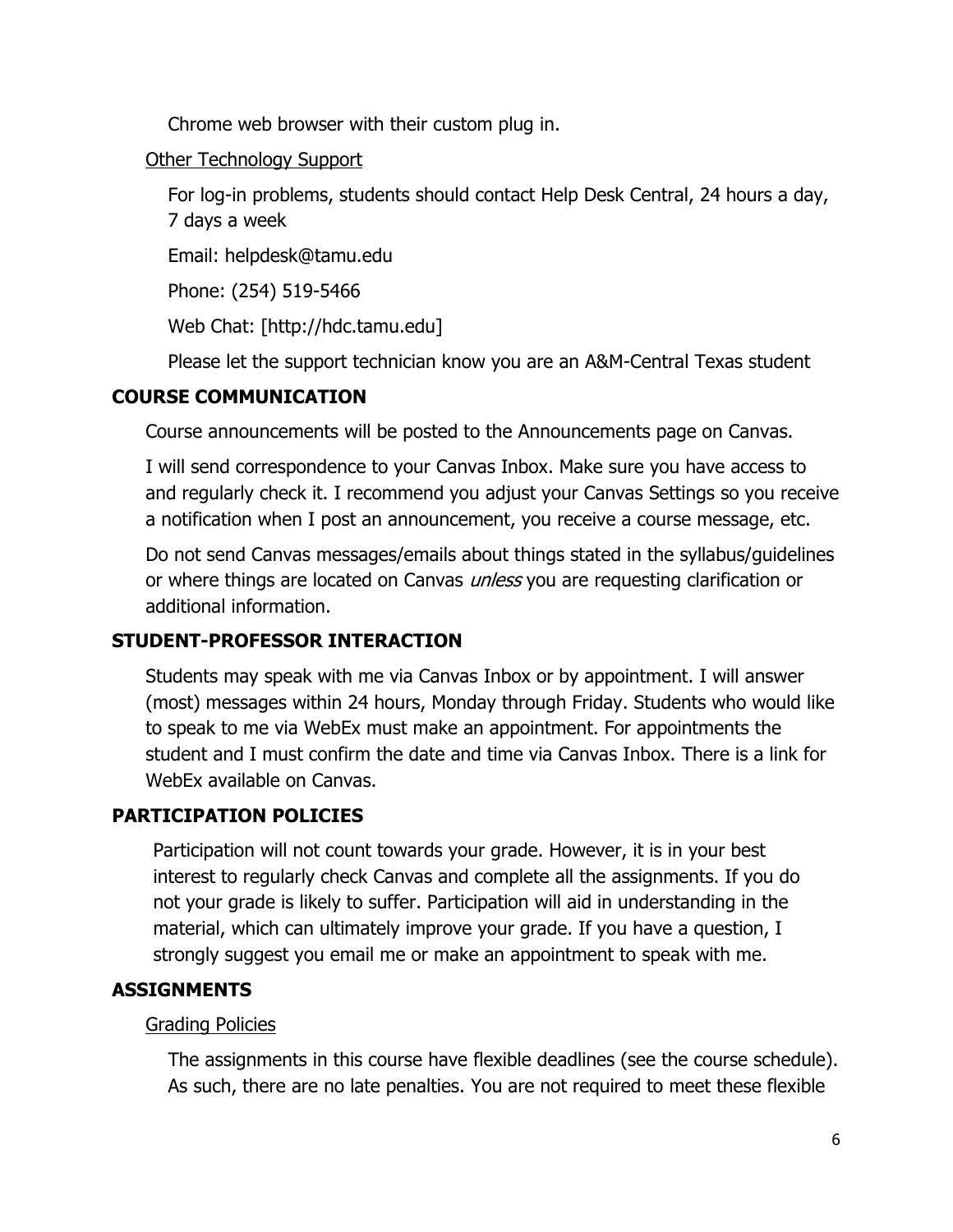deadlines, though it is in your best interest to do so. **However, all assignments must be submitted via the appropriate Canvas link by the end of the semester: May 13 at 11:59p.**

#### Reading Assignments

The reading assignments are selected chapters from the required textbook and other sources (which are on Canvas under Modules/Week #). It is important to have the textbook when class begins so you can keep up with the assigned readings. I recommend you purchase the book as soon as possible so you are adequately prepared for class. You should complete the reading assignments no later than the week listed on the Class Schedule. PowerPoints will be provided on each topic as well. These will be posted under the appropriate week on Canvas (for example: Modules/Week 2/Literature Review.pptx). I suggest that you reread the chapters/articles and PowerPoints throughout the semester.

#### Homework Assignments

Homework assignments are designed to help you apply the concepts you learn in the course. The weekly assignments will have flexible due dates. The assignment(s) are all available under Canvas/Assignments. I recommend you complete them by Sunday at 11:59p for the week they are posted. I also placed a link to each assignment under the appropriate week, e.g., Modules/Week 2/Homework 2. Remember: if you need more time, you may submit it later without a late penalty. It is in your best interest to submit it by the flexible due date, as this will allow more time for me to grade it and provide you feedback you can use to study. **The latest I will accept the homework assignments is May 13 at 11:59p.**

#### Literature Review (100 points)

A narrative literature review is a summary of the research on a specific topic. It is synthesis of carefully selected research to present the overall picture of a topic. For this project, students will write a literature review on the topic: family involvement in juvenile diversion programs. The literature review is not intended to be an exhaustive review of the research available on the topic. But it should be thorough enough to provide a clear, fully formed overview of the topic. The literature review must include at least five peer-reviewed, original research journal articles (not student-run journals). You may include the articles provided in class. The overall point distribution will be as follows: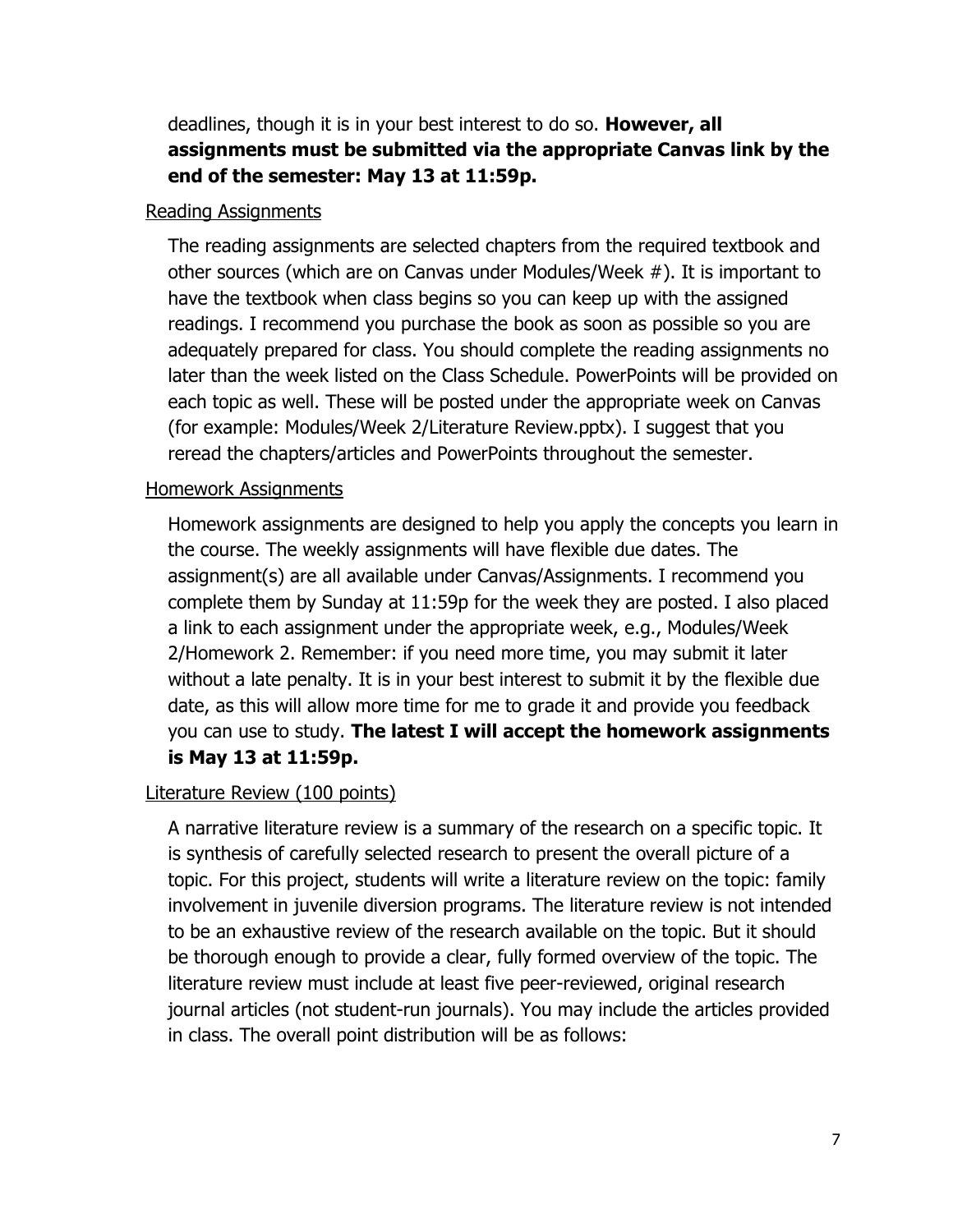| <b>Literature Review Elements</b>           | <b>Point Distribution</b> |  |
|---------------------------------------------|---------------------------|--|
| Content                                     | 70 points                 |  |
| <b>Writing Mechanics/Quality</b>            | 20 points                 |  |
| Formatting (Including APA 7 <sup>th</sup> ) | 10 points                 |  |

## **The Final Literature Review is due Friday, May 13 via Canvas by 11:59p. The submission link is under Modules/ Literature Review. I will not accept papers via email, course message, or in hardcopy. Papers submitted via these proscribed methods will need to be resubmitted via the assignment submission link by the final deadline.**

I will start grading literature review submissions **no sooner** than April 4 at 12a. Anyone who wants to be able to resubmit their literature review for a regrade may do so any time after I start grading them. If you want to revise and resubmit your literature review for a regrade, use the same assignment submission link. You will need to type a detailed explanation of the changes you made on your graded rubric (in the sections labeled "R&R Comments"). Upload your graded rubric with your revision comments and your revised literature review through the assignment submission link.

## **The latest you can submit the literature review and receive detailed feedback for revision is April 24 at 11:59p.**

# **Final literature review submissions will not be accepted after May 13 at 11:59p. No exceptions.**

### Annotated Bibliography (80 points)

An annotated bibliography provides a summary of research articles on a topic. For this assignment, you will read two assigned peer-reviewed journal articles related to the Literature Review. Once you read the articles, you will summarize them succinctly in one page each (each page is called an annotation). Each annotation (which includes the reference in APA style, rationale, and summary) will be submitted separately. You will not need to include a cover page, reference page, or abstract. **However, after receiving a grade you will need to revise and resubmit each annotation at least once. The latest you can submit an annotation and receive detailed feedback for revision is April 24 at 11:59p.** The overall points for each annotation will be distributed as follows: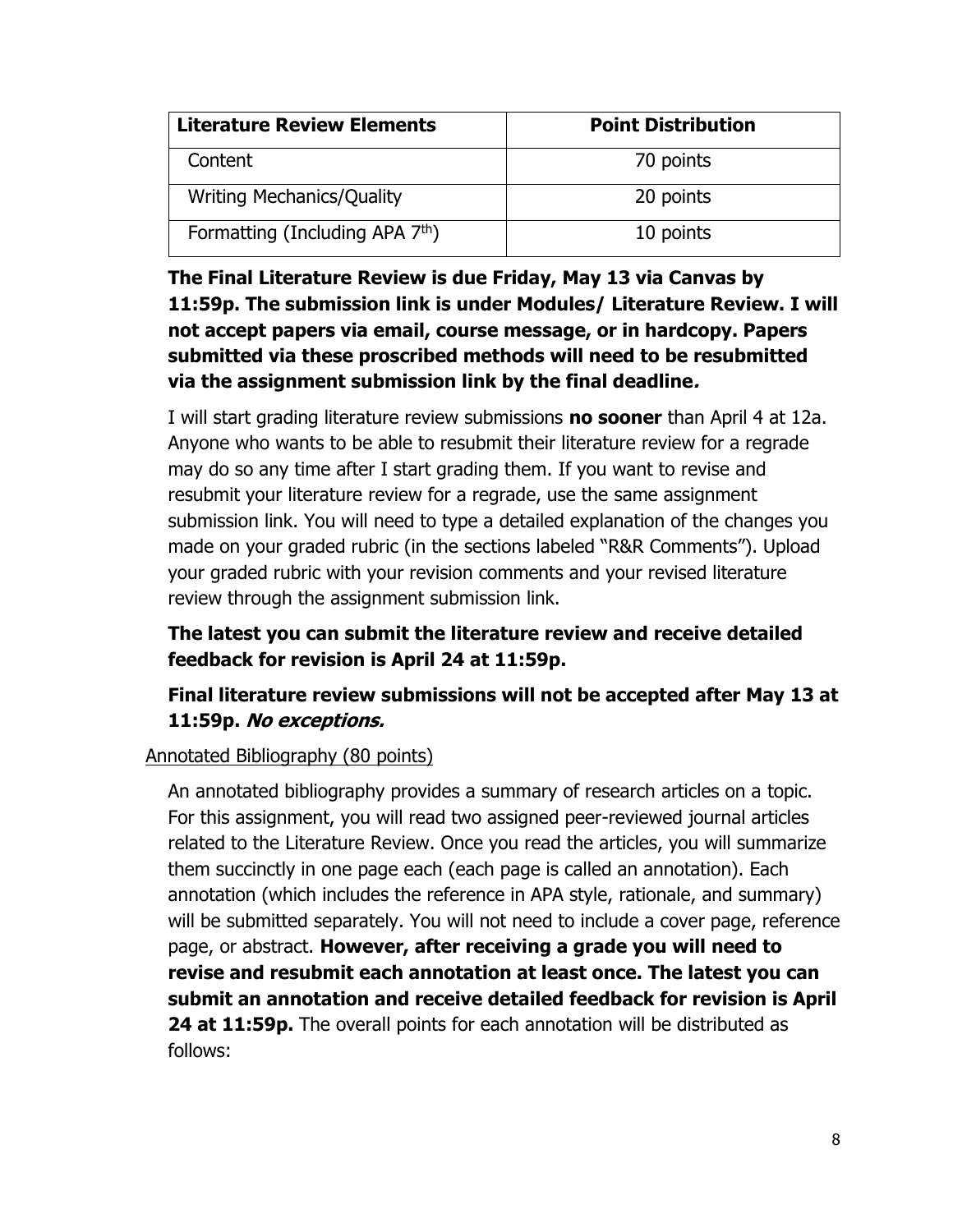| <b>Annotated Bibliography Elements</b>      | <b>Point Distribution</b> |
|---------------------------------------------|---------------------------|
| Content                                     | 10 points                 |
| <b>Writing Mechanics/Quality</b>            | 5 points                  |
| Formatting (Including APA 7 <sup>th</sup> ) | 5 points                  |

These are not draft submissions. They should be polished and finalized. You should proofread and edit them repeatedly prior to submission – not just for typos and spelling errors. Only final versions will be graded. If you submit a draft or incomplete version of these assignments, I will not grade it and you will have to resubmit it no later than May 13 at 11:59p.

When you submit your revision: Use the revision submission link and include a detailed explanation of the changes you made on your graded rubric (in the sections labeled "R&R Comments"). Upload your graded rubric with your revision comments and your revised annotation through the revision submission link (e.g. Assignments/Annotated Bibliography/Annotation – Dakof – Revision). A resubmission does not guarantee a higher grade or perfect score. Also, a resubmission will not replace your first grade. Resubmissions will not be graded if detailed revision comments are not included. You may resubmit as many times as you want to replace the revise and resubmit grade.

## **Annotations will not be accepted in hardcopy, email, or course message. Any submission via any of the proscribed methods must be submitted via the Canvas submission link. The final submission date is May 13 at 11:59p, but I suggest you submit by the recommended submission dates.**

### **GRADING**

Grades will be posted to the Grade Center on Canvas within approximately one week. Students will be notified if it will take longer to post the grades.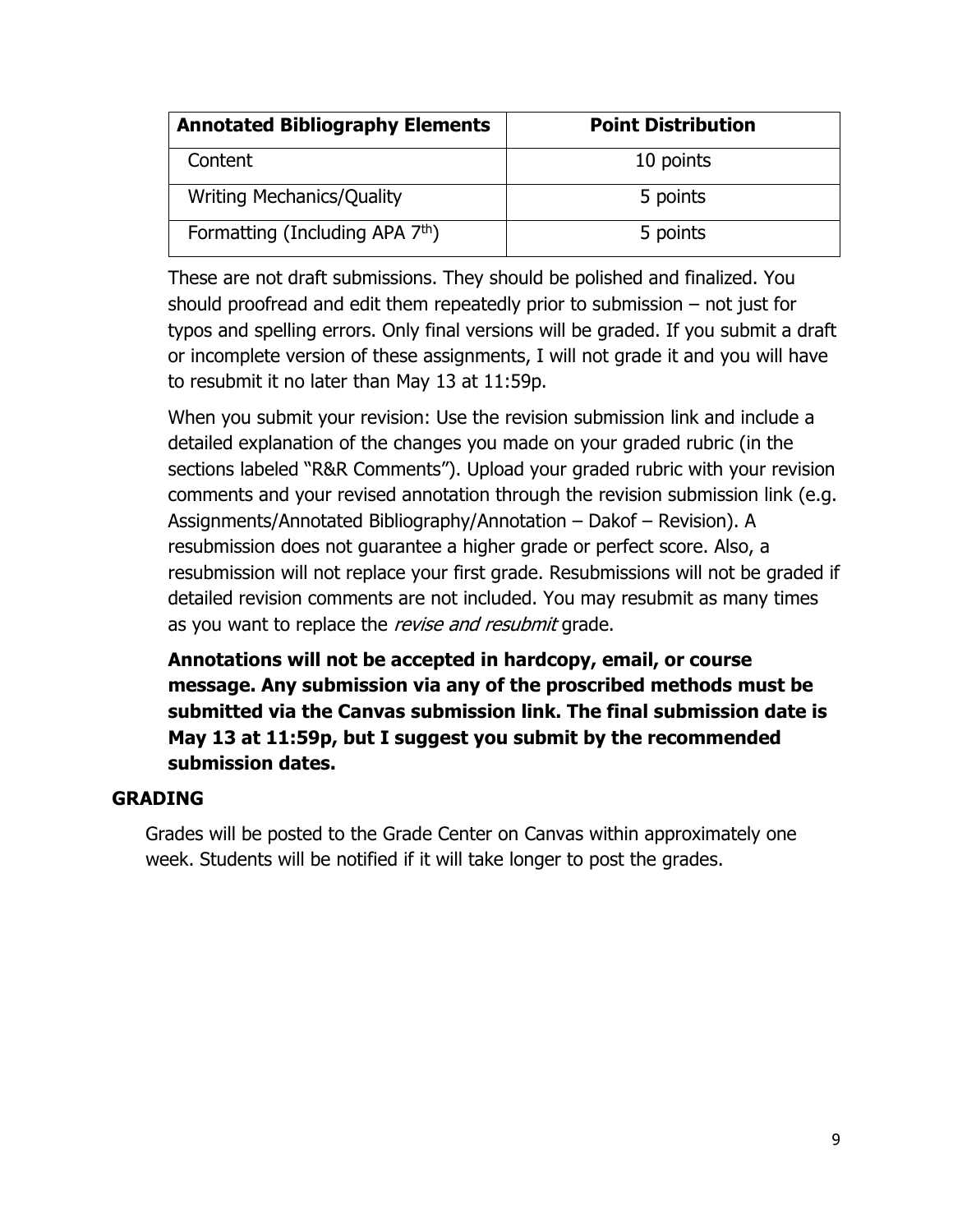Your grade will be calculated as a weighted average:

| <b>Assignments</b>             | <b>Number of Points</b>  | <b>Percentage of</b><br>Grade |
|--------------------------------|--------------------------|-------------------------------|
| Homework Assignments           | $\sim$ 300 points        | 35%                           |
| <b>Final Literature Review</b> | 100 points               | 40%                           |
| Annotated Bibliography         | 40 points                | 25%                           |
|                                | Total: $\sim$ 440 points |                               |

# **EXTRA CREDIT**

A. Write a one- to two- page reaction essay on one city covered in the documentary, The Prison in Twelve Landscapes. Your reaction essay must include specific references to the documentary (**Note:** Reaction essays are not summaries). This submission is worth up to  $five$  points and must be submitted as Word document (.doc or .docx). The points will be applied to homework portion of your grade. Essays submitted in a previous/different class will not be accepted. If plagiarism is detected, you will not receive points and I will report you to the Office of Student Conduct.

Formatting includes: Double-spaced, left aligned paragraph format (do not include bullet points or numbered lists), 12-point font, Times New Roman, 1" margins, 0.5" first line indentation, and black font. Your first paragraph should start on the first line of the essay (no title, headers, etc.). Also include a cover page with just your name, the date, and title of your essay. Failure to follow the formatting guidelines will result in a 2-point penalty.

Off-topic submissions and submissions that are summaries will not be graded. Extra credit submissions will be accepted no later than Friday, May 13 at 11:59p.

B. Evaluate Blasko & Hiller's study using the evaluation question included in Pyrczak & Tcherni-Buzzeo's Appendix. Write your evaluation in one to two pages based on your answers. Exclude criterion that are not applicable. Since you have limited space, you will have to be selective in which criterion you address in your evaluation. Be sure to describe how the criterion apply to the study. Do not just answer yes or no for each one. This assignment is worth up to *five* points which will be applied to the homework section of your grade. If plagiarism is detected, you will not receive points and I will report you to the Office of Student Conduct.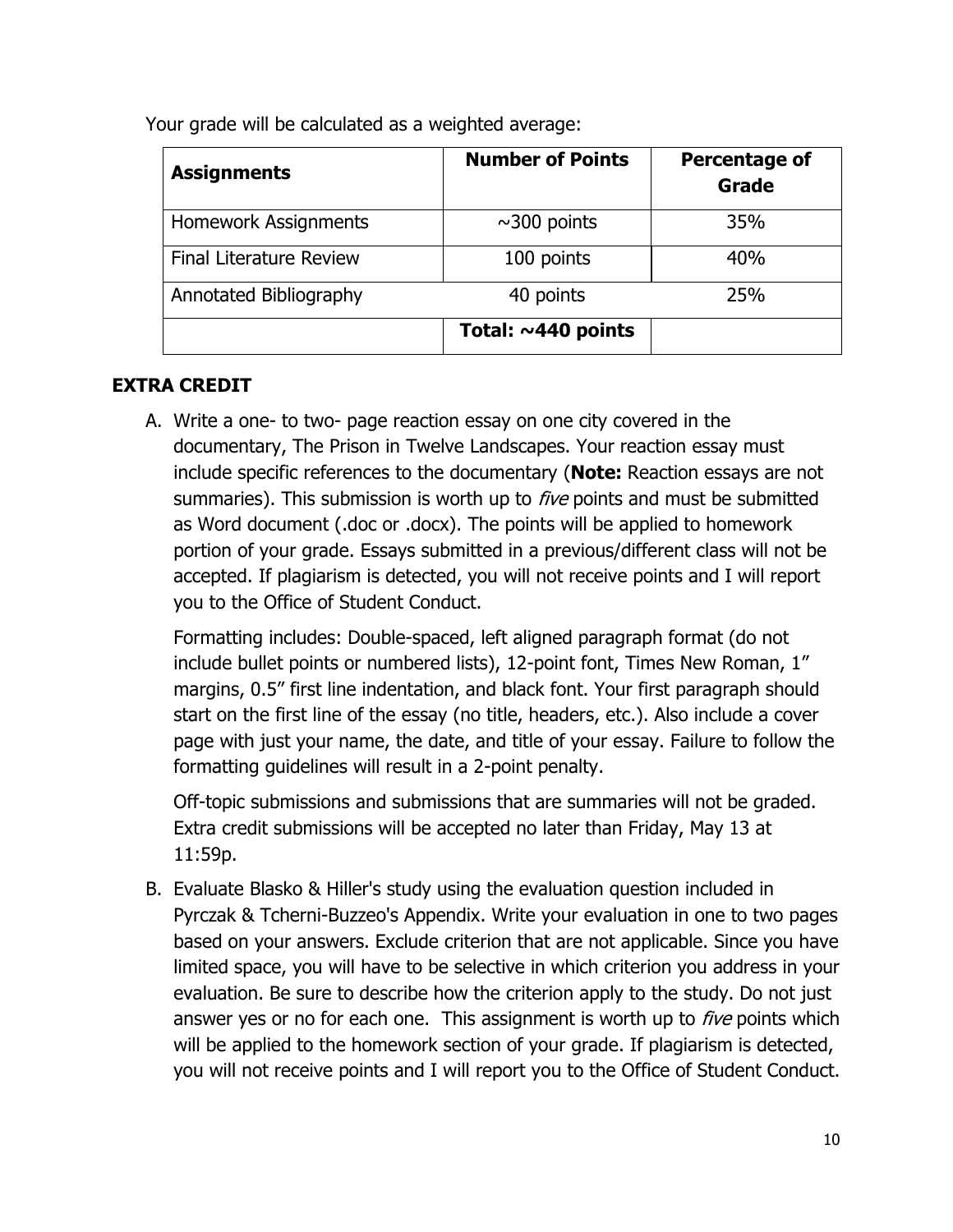Formatting includes: Double-spaced, left aligned paragraph format (do not include bullet points or numbered lists), 12-point font, Times New Roman, 1" margins, 0.5" first line indentation, and black font. Your first paragraph should start on the first line of the essay (no title, headers, etc.). Also include a cover page with just your name, the date, and title of your essay. Failure to follow the formatting guidelines will result in a 2-point penalty.

Off-topic submissions and submissions that are summaries will not be graded. Extra credit submissions will be accepted no later than Friday, May 13 at 11:59p.

## **COPYRIGHT NOTICE**

Students should assume that all course material is copyrighted by the respective author(s). Reproduction of course material is prohibited without consent by the author and/or course instructor. Violation of copyright is against the law and Texas A&M University-Central Texas' Code of Academic Honesty. All alleged violations will be reported to the Office of Student Conduct.

Copyright. (2022) by Liana R. Taylor at Texas A&M University-Central Texas, Department of Social Sciences; 1001 Leadership Place, Killeen, TX 76549; 254-519- 5436; Fax 254-519-5781; liana.taylor@tamuct.edu.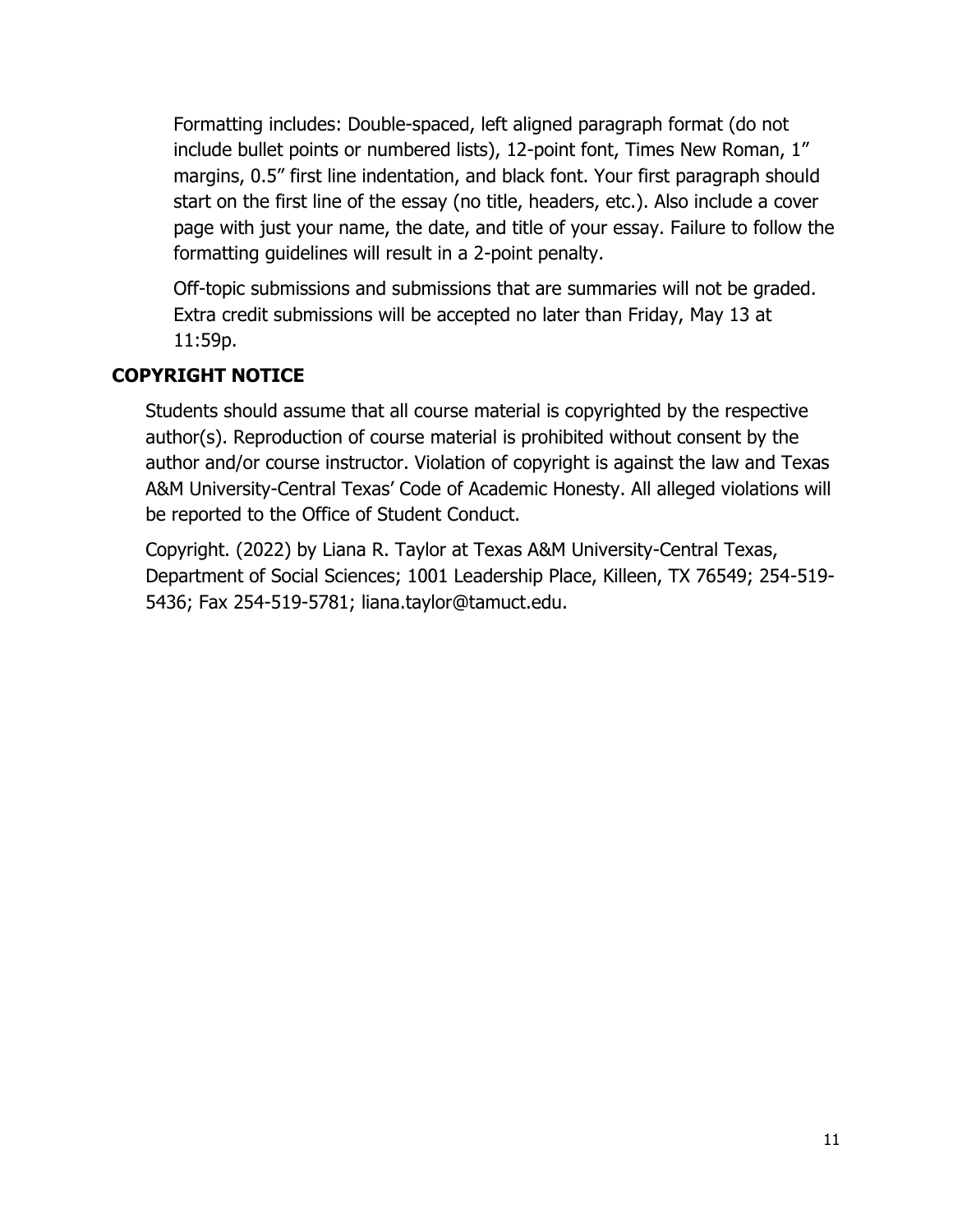## **Course Schedule**

| <b>Week</b>           | <b>Dates</b>      | <b>Topic</b>                                  | <b>Reading Due</b>                  |
|-----------------------|-------------------|-----------------------------------------------|-------------------------------------|
| Week 1<br>01/18-01/23 |                   |                                               | Withrow $-$ Ch. 1 and 7             |
|                       | Intro to Research | Pyrczak & Tcherni-Buzzeo - Ch. 1              |                                     |
| Week 2                | 01/24-01/30       | <b>Literature Review</b>                      | Pyrczak & Tcherni-Buzzeo - Ch. 4-5  |
| Week 3<br>01/31-02/06 |                   | The Research Process                          | Withrow $-$ Ch. 2                   |
|                       |                   |                                               | <b>Bush 1985</b>                    |
| Week 4                | 02/07-02/13       | Ethics in Research                            | Withrow $-$ Ch. 3                   |
|                       |                   |                                               | Stogner et al,. 2013                |
| Week 5<br>02/14-02/20 |                   | Variables, Research Questions, and Hypotheses | Withrow $-$ Ch. 7                   |
|                       |                   |                                               | NeMoyer et al., 2020                |
|                       |                   | Relationships                                 | Withrow $-$ Ch. 5                   |
| Week 6                | 02/21-02/27       |                                               | Pyrczak & Tcherni-Buzzeo - Ch. 5    |
|                       |                   |                                               | AB-Dakof due 02/27 at 11:59p        |
| Week 7                | 02/28-03/06       | Measurement                                   | Withrow $-$ Ch. 6                   |
|                       |                   | Sampling                                      | Withrow $-$ Ch. $8$                 |
| Week 8                | 03/07-03/13       |                                               | Pyrczak & Tcherni-Buzzeo - Chs. 6-7 |
|                       |                   |                                               | Grigorenko et al., 2015             |
| Week 9                | 03/14-03/20       | <b>Spring Break</b>                           |                                     |
|                       |                   | <b>Experimental Designs</b>                   | Pyrczak & Tcherni-Buzzeo - Ch. 8    |
| Week 10               | 03/21-03/27       | Quasi-experimental Designs                    | AB-Mikytuck due 03/27 at 11:59p     |
| Week 11               |                   | <b>Survey Research</b>                        | Withrow $-$ Ch. 10                  |
|                       | 03/28-04/03       |                                               | Pyrczak & Tcherni-Buzzeo - Ch. 9    |
|                       |                   |                                               | Lutze 1998                          |
| Week 12               | 04/04-04/10       | Non-Reactive Research                         | Withrow $-$ Ch. 11                  |
|                       |                   |                                               | Pyrczak & Tcherni-Buzzeo - Ch. 15   |
| Week 13               |                   | Evaluative Research                           | Withrow $-$ Ch. 12                  |
|                       | 04/11-04/17       |                                               | Loeb et al 2015                     |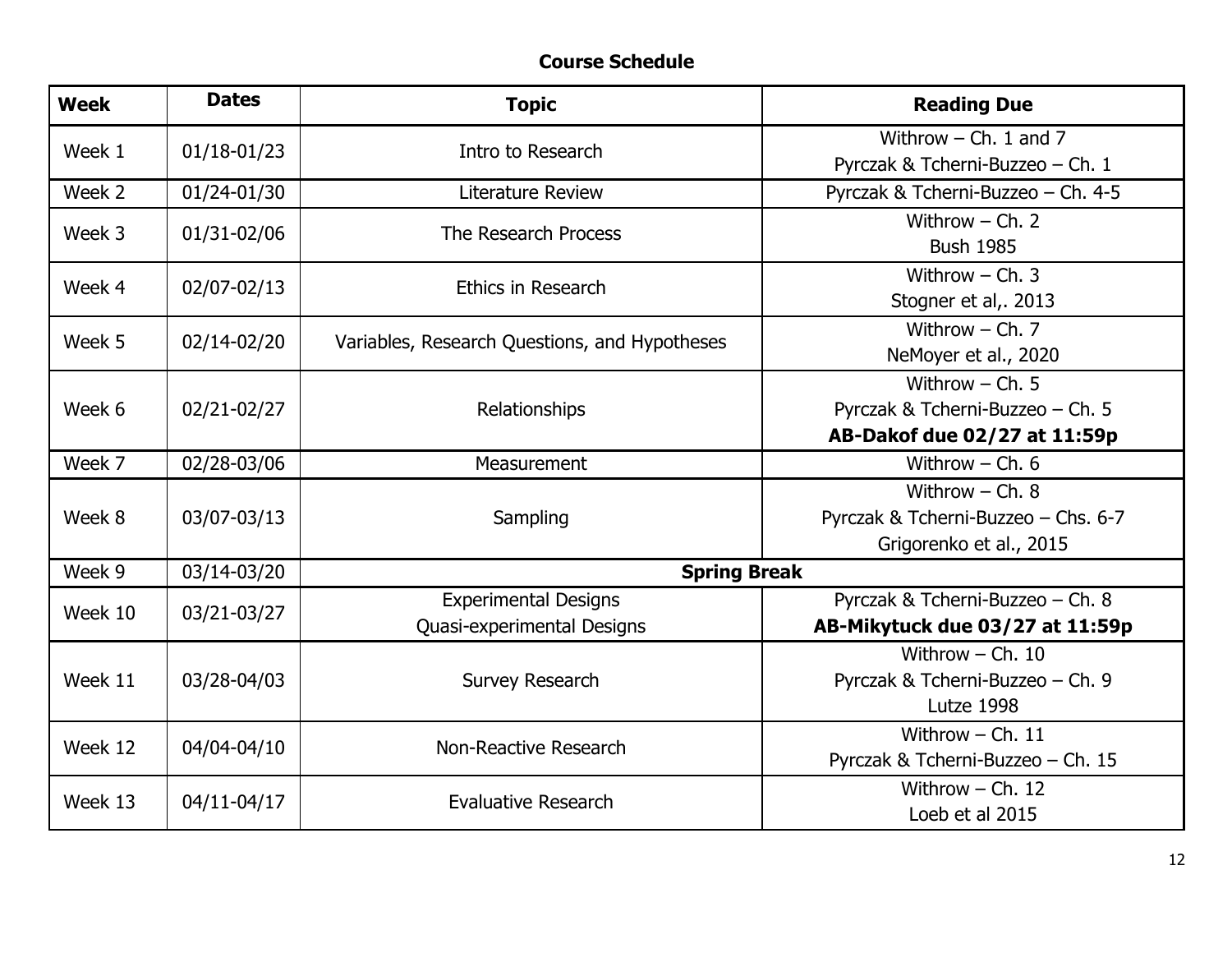| Week 14 | 04/18-04/24 | Qualitative Research                        | Withrow $-$ Ch. 13<br>Pyrczak & Tcherni-Buzzeo – Ch. 11 |
|---------|-------------|---------------------------------------------|---------------------------------------------------------|
| Week 15 | 04/25-05/01 | <b>Reporting Results</b>                    |                                                         |
| Week 16 | 05/02-05/08 | <b>Review and Catch Up</b>                  |                                                         |
| Week 17 | 05/09-05/13 | Final Literature Review due 05/13 at 11:59p |                                                         |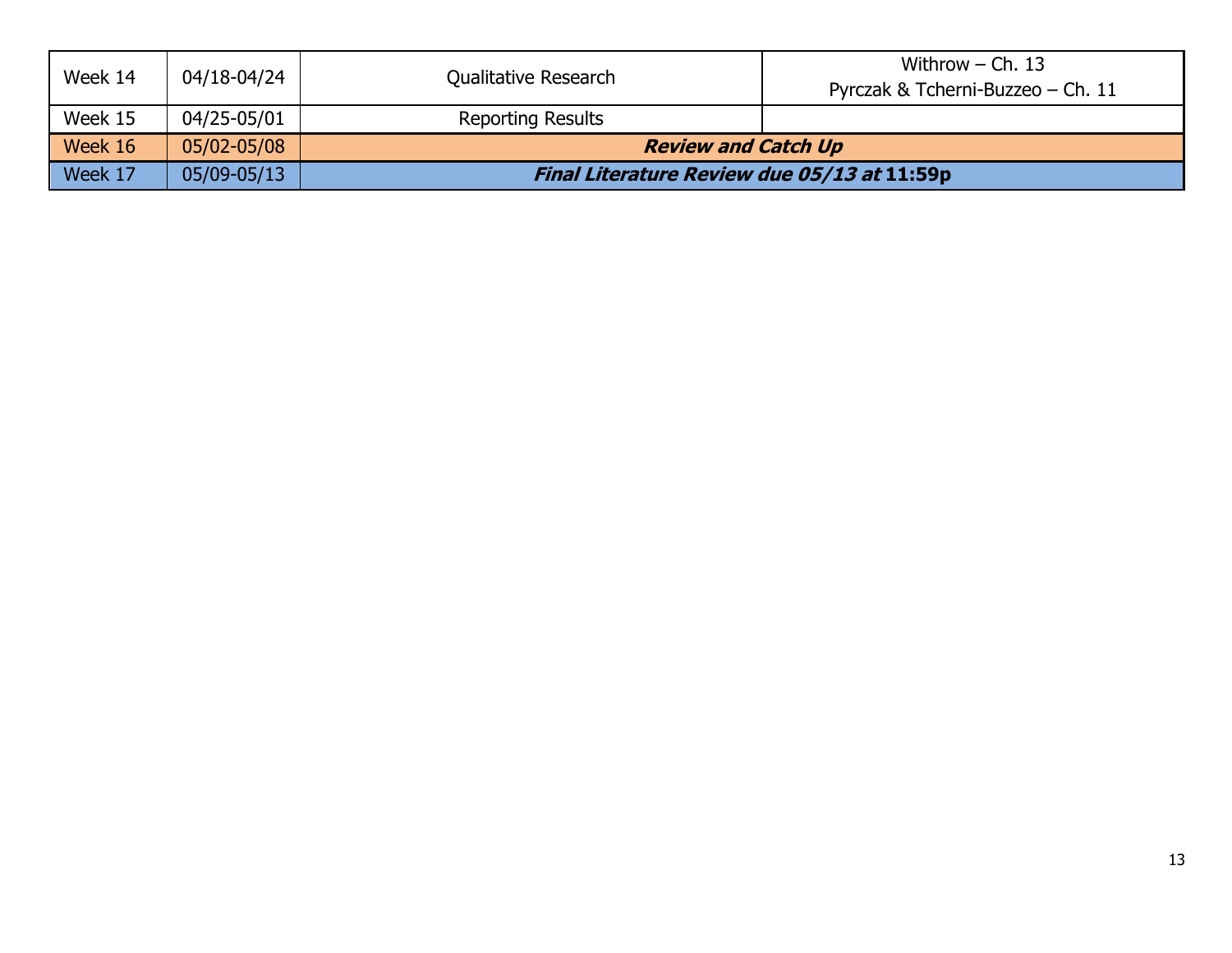# **EMERGENCY WARNING SYSTEM FOR TEXAS A&M UNIVERSITY-CENTRAL TEXAS**

## **SAFEZONE**

SafeZone provides a public safety application that gives you the ability to call for help with the push of a button. It also provides Texas A&M University-Central Texas the ability to communicate emergency information quickly via push notifications, email, and text messages. All students automatically receive email and text messages via their myCT accounts.

Downloading SafeZone allows access to push notifications and enables you to connect directly for help through the app.

You can download SafeZone from the app store and use your myCT credentials to log in. If you would like more information, you can visit the SafeZone website [www.safezoneapp.com].

To register SafeZone on your phone, please follow these 3 easy steps:

- 1. Download the SafeZone App from your phone store using the link below:
- o iPhone/iPad: [https://apps.apple.com/app/safezone/id533054756]
- o Android Phone / Tablet

[https://play.google.com/store/apps/details?id=com.criticalarc.safezoneapp]

- 2. Launch the app and enter your myCT email address (e.g. {name}@tamuct.edu)
- 3. Complete your profile and accept the terms of service

### **DROP POLICY**

If you discover that you need to drop this class, you must complete the Drop Request Dynamic Form through Warrior Web.

[https://dynamicforms.ngwebsolutions.com/casAuthentication.ashx?InstID=eaed95 b9-f2be-45f3-a37d-

46928168bc10&targetUrl=https%3A%2F%2Fdynamicforms.ngwebsolutions.com%2 FSubmit%2FForm%2FStart%2F53b8369e-0502-4f36-be43-f02a4202f612].

Faculty cannot drop students; this is always the responsibility of the student. The Registrar's Office will provide a deadline on the Academic Calendar for which the form must be completed. Once you submit the completed form to the Registrar's Office, you must go into Warrior Web and confirm that you are no longer enrolled. If you still show as enrolled, FOLLOW-UP with the Registrar's Office immediately. You are to attend class until the procedure is complete to avoid penalty for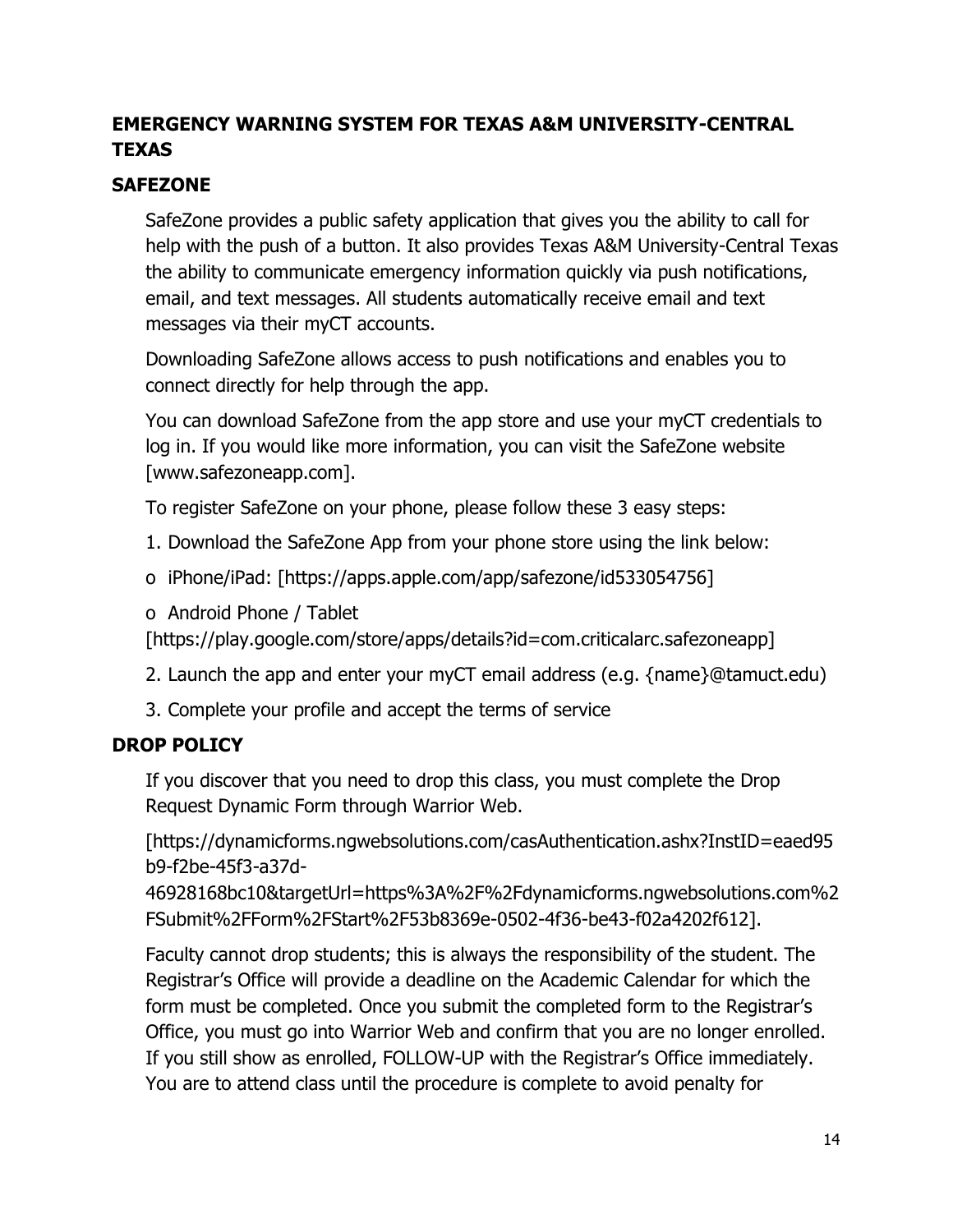absence. Should you miss the drop deadline or fail to follow the procedure, you will receive an F in the course, which may affect your financial aid and/or VA educational benefits.

## **TUTORING**

Tutoring is available to all A&M-Central Texas students, both virtually and inperson. Student success coaching is available online upon request.

If you have a question, are interested in becoming a tutor, or in need of success coaching contact the Warrior Center for Student Success, Equity and Inclusion at (254) 501-5836, visit the Warrior Center at 212 Warrior Hall, or by emailing WarriorCenter@tamuct.edu.

To schedule tutoring sessions and view tutor availability, please visit Tutor Matching Services [https://tutormatchingservice.com/TAMUCT] or visit the Tutoring Center in 111 Warrior Hall.

Chat live with a remote tutor 24/7 for almost any subject from on your computer! Tutor.com is an online tutoring platform that enables A&M-Central Texas students to log in and receive online tutoring support at no additional cost. This tool provides tutoring in over 40 subject areas except writing support. Access Tutor.com through Canvas.

### **THE UNIVERSITY WRITING CENTER**

University Writing Center: Located in Warrior Hall 416, the University Writing Center (UWC) at Texas A&M University–Central Texas (A&M–Central Texas) is a free service open to all A&M–Central Texas students. For the Spring 2022 semester, the hours of operation are from 10:00 a.m.-5:00 p.m. Monday thru Thursday in Warrior Hall 416 (with online tutoring available every hour as well) with satellite hours available online only Monday thru Thursday from 6:00-9:00 p.m. and Saturday 12:00-3:00 p.m.

Tutors are prepared to help writers of all levels and abilities at any stage of the writing process. While tutors will not write, edit, or grade papers, they will assist students in developing more effective composing practices. By providing a practice audience for students' ideas and writing, our tutors highlight the ways in which they read and interpret students' texts, offering guidance and support throughout the various stages of the writing process. In addition, students may work independently in the UWC by checking out a laptop that runs the Microsoft Office suite and connects to WIFI, or by consulting our resources on writing, including all of the relevant style guides. Whether you need help brainstorming ideas, organizing an essay, proofreading, understanding proper citation practices, or just want a quiet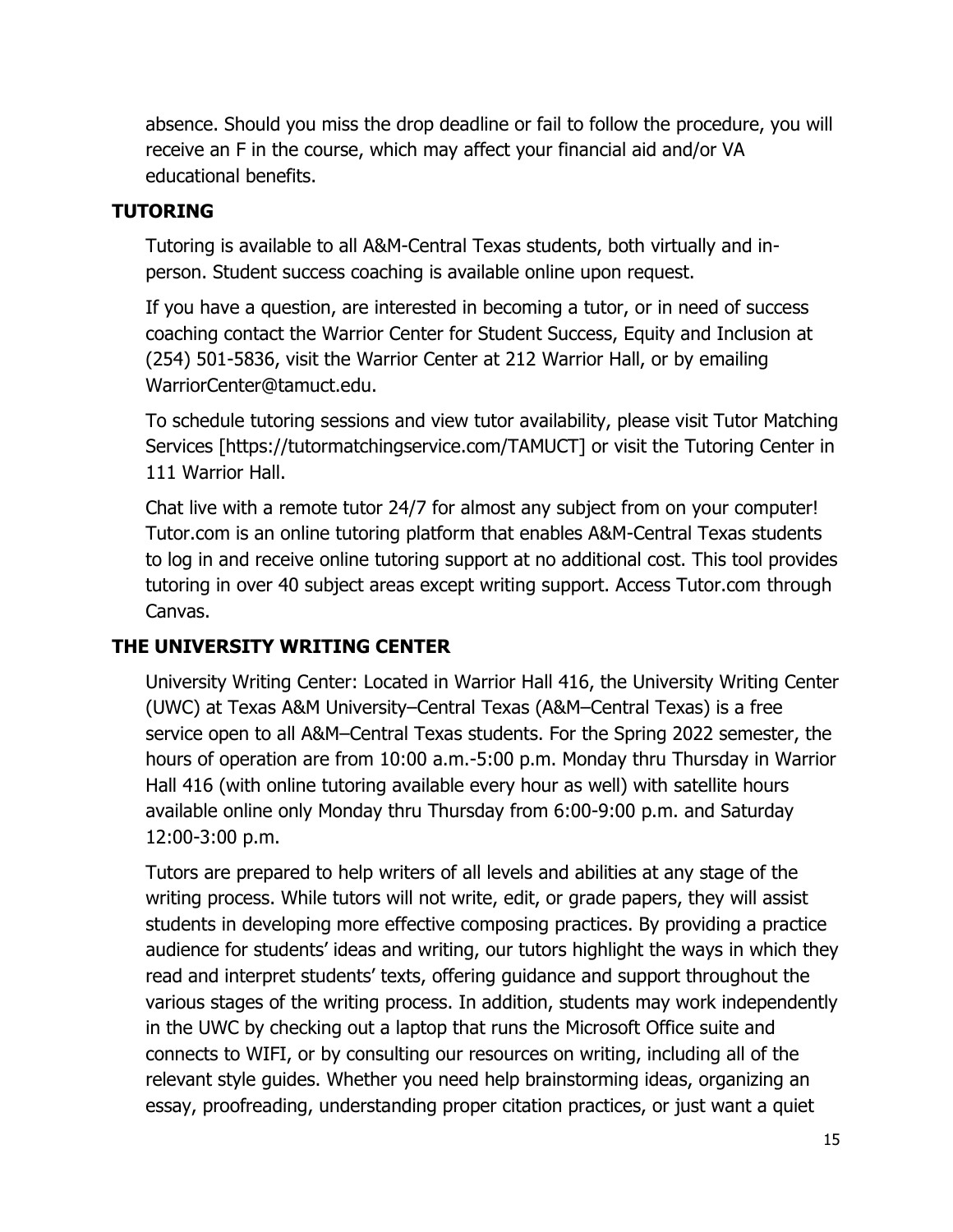place to work, the UWC is here to help!

Students may arrange a one-to-one session with a trained and experienced writing tutor by making an appointment via WCOnline [https://tamuct.mywconline.com/]. In addition, you can email Dr. Bruce Bowles Jr. at bruce.bowles@tamuct.edu if you have any questions about the UWC, need any assistance with scheduling, or would like to schedule a recurring appointment with your favorite tutor by making an appointment via WCOnline [https://tamuct.mywconline.com/]. In addition, you can email Dr. Bruce Bowles Jr. at bruce.bowles@tamuct.edu if you have any questions about the UWC, need any assistance with scheduling, or would like to schedule a recurring appointment with your favorite tutor.

## **UNIVERSITY LIBRARY**

The University Library provides many services in support of research across campus and at a distance. We offer over 200 electronic databases containing approximately 400,000 eBooks and 82,000 journals, in addition to the 96,000 items in our print collection, which can be mailed to students who live more than 50 miles from campus. Research guides for each subject taught at A&M-Central Texas are available through our website to help students navigate these resources. On campus, the library offers technology including cameras, laptops, microphones, webcams, and digital sound recorders.

Research assistance from a librarian is also available 24 hours a day through our online chat service, and at the reference desk when the library is open. Research sessions can be scheduled for more comprehensive assistance, and may take place virtually through WebEx, Microsoft Teams or in-person at the library. Schedule an appointment here [https://tamuct.libcal.com/appointments/?g=6956]. Assistance may cover many topics, including how to find articles in peer-reviewed journals, how to cite resources, and how to piece together research for written assignments.

Our 27,000-square-foot facility on the A&M-Central Texas main campus includes student lounges, private study rooms, group work spaces, computer labs, family areas suitable for all ages, and many other features. Services such as interlibrary loan, TexShare, binding, and laminating are available. The library frequently offers workshops, tours, readings, and other events. For more information, please visit our Library website

[http://tamuct.libguides.com/index].

### **IMPORTANT INFORMATION FOR PREGNANT AND/OR PARENTING STUDENTS**

Texas A&M University-Central Texas supports students who are pregnant and/or parenting. In accordance with requirements of Title IX and related guidance from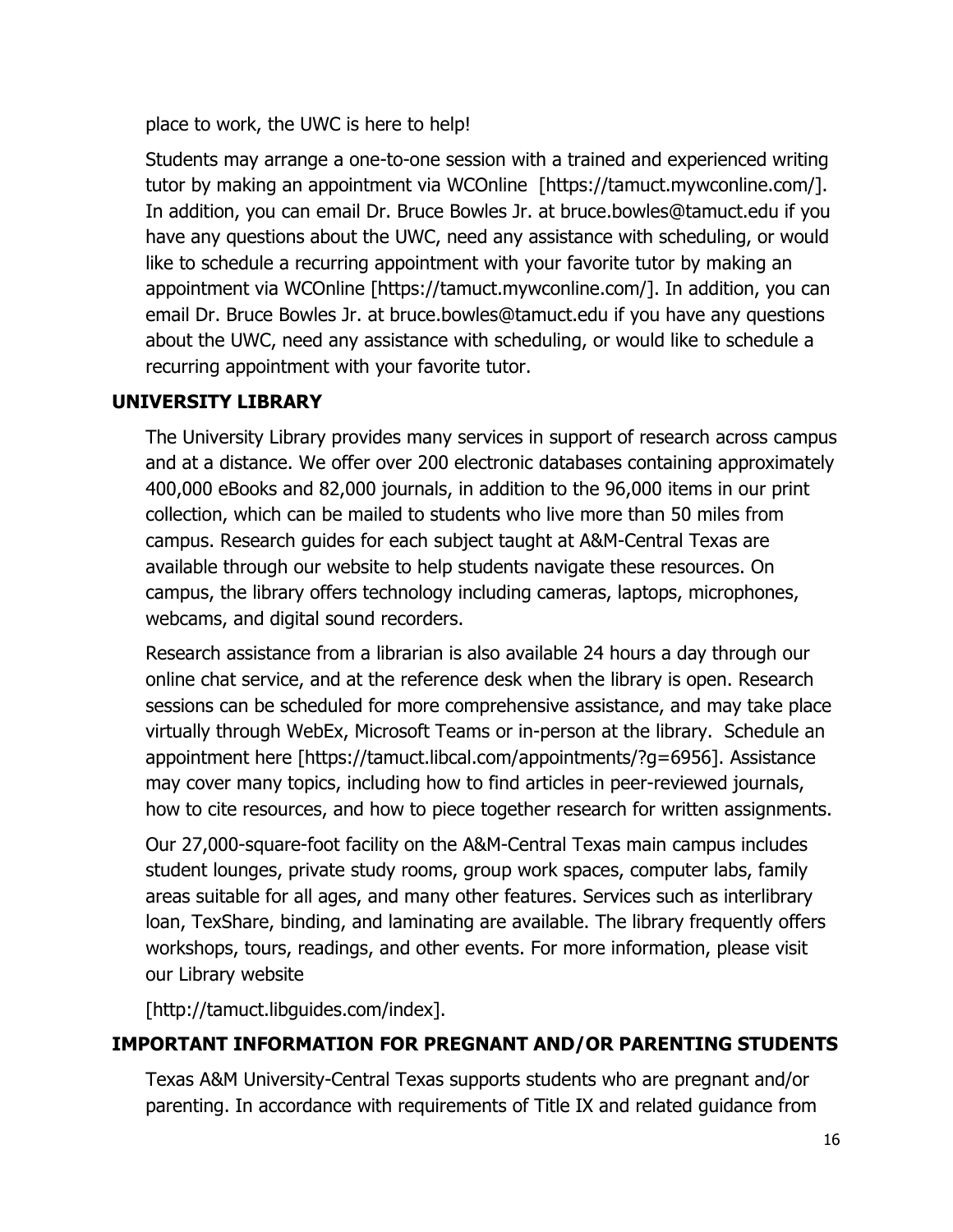US Department of Education's Office of Civil Rights, the Dean of Student Affairs' Office can assist students who are pregnant and/or parenting in seeking accommodations related to pregnancy and/or parenting. Students should seek out assistance as early in the pregnancy as possible. For more information, please visit Student Affairs [https://www.tamuct.edu/student-affairs/pregnant-and-parentingstudents.html]. Students may also contact the institution's Title IX Coordinator. If you would like to read more about these requirements and guidelines online, please visit the website [http://www2.ed.gov/about/offices/list/ocr/docs/pregnancy.pdf].

Title IX of the Education Amendments Act of 1972 prohibits discrimination on the basis of sex and gender–including pregnancy, parenting, and all related conditions. A&M-Central Texas is able to provide flexible and individualized reasonable accommodation to pregnant and parenting students. All pregnant and parenting students should contact the Associate Dean in the Division of Student Affairs at (254) 501-5909 to seek out assistance. Students may also contact the University's Title IX Coordinator.

## **A NOTE ABOUT SEXUAL VIOLENCE AT A&M-CENTRAL TEXAS**

Sexual violence is a serious safety, social justice, and public health issue. The university offers support for anyone struggling with these issues. University faculty are mandated reporters, so if someone discloses that they were sexually assaulted (or a victim of Domestic/Dating Violence or Stalking) while a student at TAMUCT, faculty members are required to inform the Title IX Office. If you want to discuss any of these issues confidentially, you can do so through Student Wellness and Counseling (254-501-5955) located on the second floor of Warrior Hall (207L).

Sexual violence can occur on our campus because predators often feel emboldened, and victims often feel silenced or shamed. It is incumbent on ALL of us to find ways to actively create environments that tell predators we don't agree with their behaviors and tell survivors we will support them. Your actions matter. Don't be a bystander; be an agent of change. For additional information on campus policy and resources visit the Title IX webpage

[https://www.tamuct.edu/compliance/titleix.html].

### **BEHAVIORAL INTERVENTION**

Texas A&M University-Central Texas cares about the safety, health, and well-being of its students, faculty, staff, and community. If you are aware of individuals for whom you have a concern, please make a referral to the Behavioral Intervention Team. Referring your concern shows you care. You can complete the referral online [https://cm.maxient.com/reportingform.php?TAMUCentralTexas&layout\_id=2].